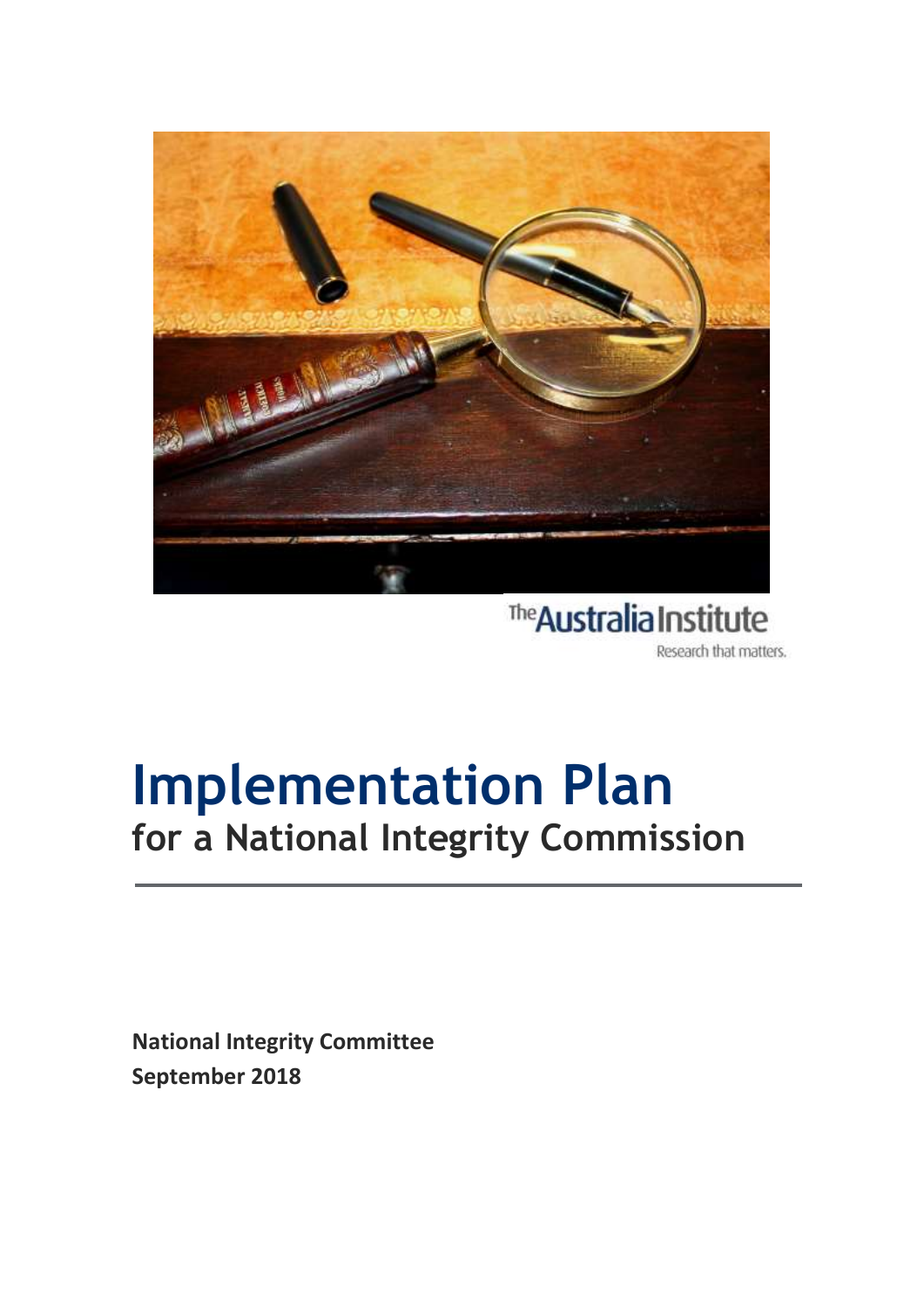### **ABOUT THE AUSTRALIA INSTITUTE**

The Australia Institute is an independent public policy think tank based in Canberra. It is funded by donations from philanthropic trusts and individuals and commissioned research. We barrack for ideas, not political parties or candidates. Since its launch in 1994, the Institute has carried out highly influential research on a broad range of economic, social and environmental issues.

### **ABOUT THE NATIONAL INTEGRITY COMMITTEE**

The National Integrity Committee was established by The Australia Institute to design and advise policy makers on specific accountability reforms, including a national anticorruption commission. Members of the committee are: Margaret McMurdo AC, David Ipp AO QC, Stephen Charles AO QC, David Harper AM QC, Paul Stein AM QC and Anthony Whealy QC.

### **OUR PURPOSE – 'RESEARCH THAT MATTERS'**

The Institute publishes research that contributes to a more just, sustainable and peaceful society. Our goal is to gather, interpret and communicate evidence in order to both diagnose the problems we face and propose new solutions to tackle them.

The Institute is wholly independent and not affiliated with any other organisation. Donations to its Research Fund are tax deductible for the donor. Anyone wishing to donate can do so via the website at https://www.tai.org.au or by calling the Institute on 02 6130 0530. Our secure and user-friendly website allows donors to make either one-off or regular monthly donations and we encourage everyone who can to donate in this way as it assists our research in the most significant manner.

#### **The Australia Institute**

Level 1, Endeavour House, 1 Franklin St Canberra, ACT 2601 Tel: (02) 61300530 Email: mail@tai.org.au Website: www.tai.org.au ISSN: 1836-9014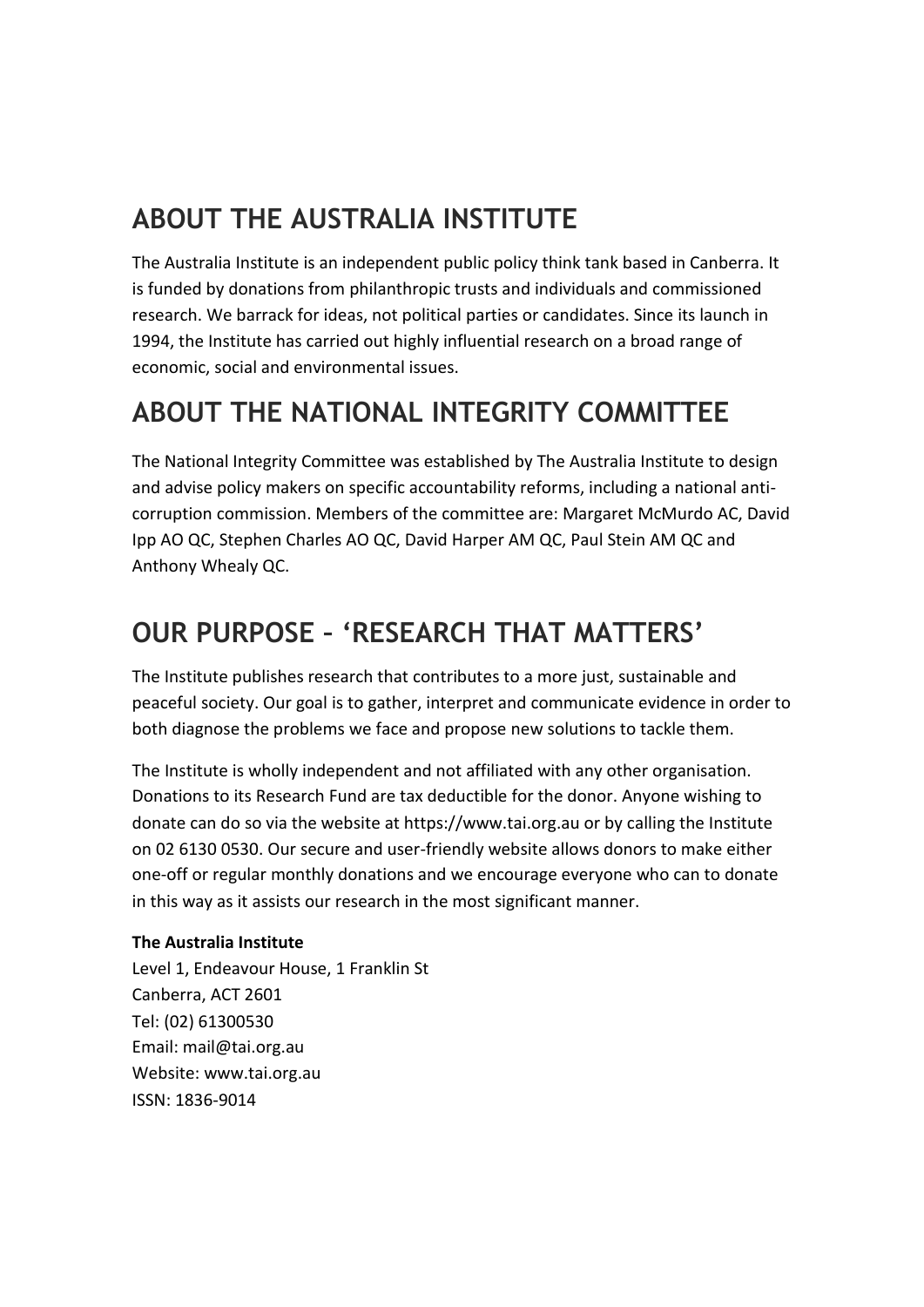## <span id="page-2-0"></span>**Summary**

This Implementation Plan has been prepared by the National Integrity Committee, to provide policy advice on the implementation of the National Integrity Commission design outlined in the committee's *Design Principles* and the *Design Blueprint<sup>1</sup>* .

The Plan makes the following recommendations for the implementation of the National Integrity Commission:

- A wide jurisdiction to investigate any conduct of any person, whether or not they are a public official, that adversely affects, or could adversely affect, the impartial or honest exercise of public administration.
- The ability for the Commissioner to decide to begin investigations based on complaints, referrals from other agencies, and own motion investigations.
- Strong investigative powers of a Royal Commission, including the ability to hold public hearings, and enforcement of these coercive powers through offences for withholding evidence, misleading the Commission, bribing witnesses etc.
- Protections and oversight of the Commission's investigative powers, including no ability to make findings of corrupt conduct, the appointment of a National Integrity Commission Inspector, a bipartisan Parliamentary oversight committee, appointment of a Commissioner through this bipartisan committee, the investigation only of 'serious or systemic' cases of corruption, the availability of judicial review, the necessity to hold multiple private hearings before public hearings, and that procedural fairness must be followed in all hearings.
- A referral process between the National Integrity Commission and existing federal integrity agencies, following the systems established at a state level where multiple integrity agencies fulfil different jurisdictions and refer to eachother as needed.
- The incorporation of the Australian Commission for Law Enforcement Integrity into the National Integrity Commission to ensure central coordination and efficiency in the investigation of public sector corruption.

<sup>1</sup> 1 See *National Integrity Commission Design Blueprint,* [www.tai.org.au/content/national-integrity](http://www.tai.org.au/content/national-integrity-commission-papers)[commission-papers;](http://www.tai.org.au/content/national-integrity-commission-papers) and *Principles for designing a National Integrity Commission,*  http://www.tai.org.au/content/corruption-fighters-and-former-judges-design-national-corruptionwatchdog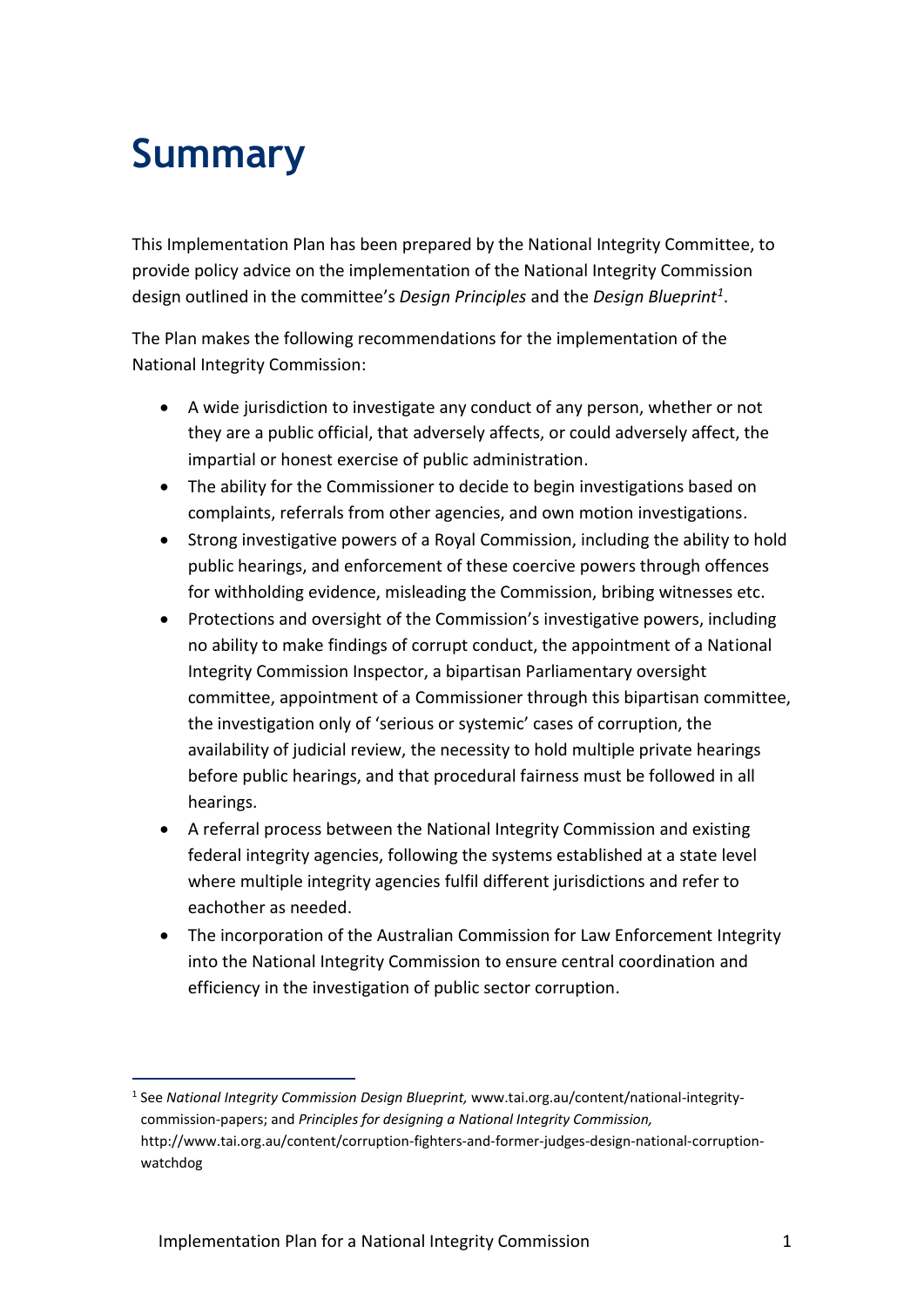# **Table of Contents**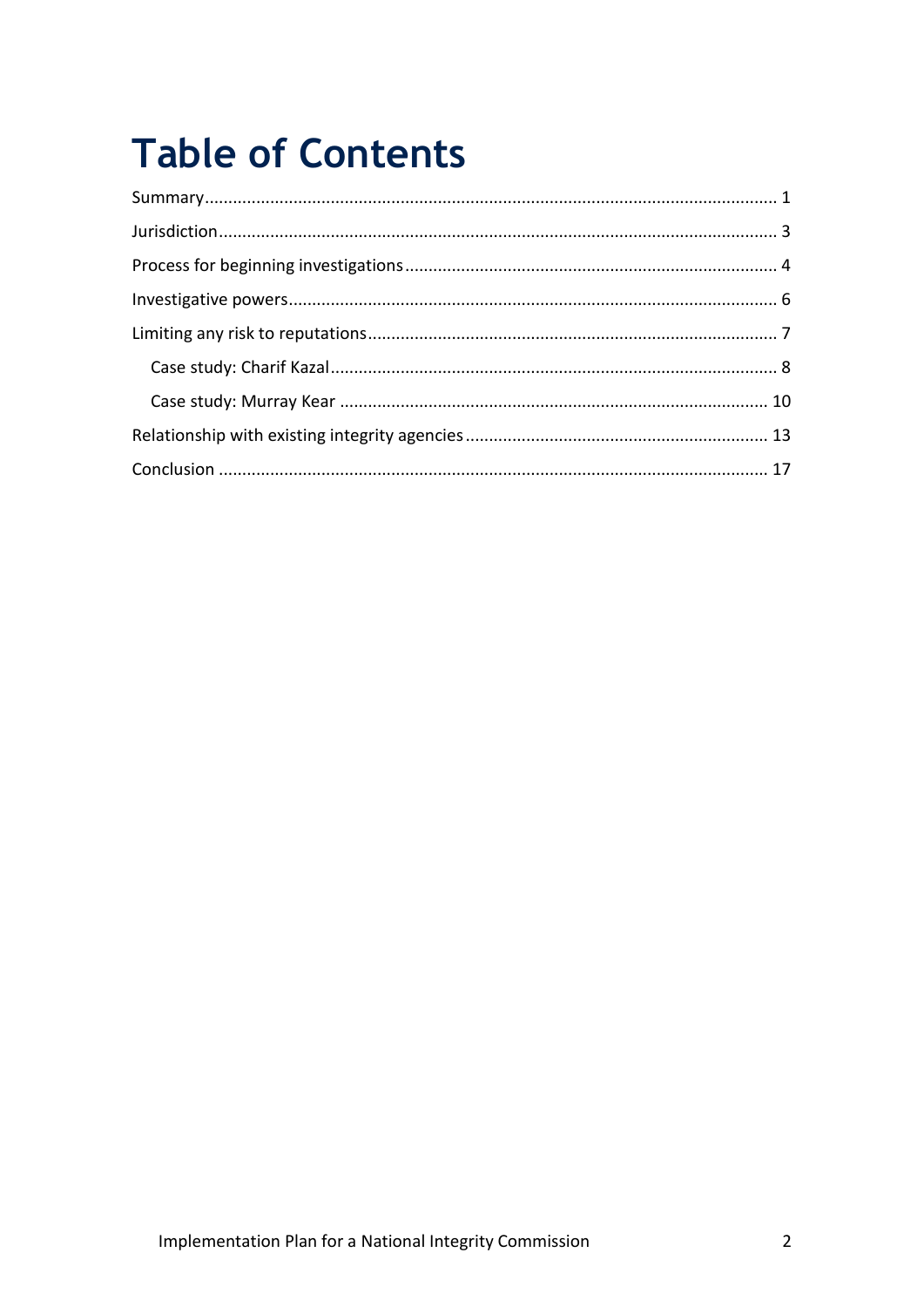# <span id="page-4-0"></span>**Jurisdiction**

The National Integrity Commission will have the jurisdiction to investigate any conduct of any person, whether or not they are a public official, that adversely affects, or could adversely affect, directly or indirectly, the honest or impartial exercise of public administration, if the Commissioner deems the conduct to be serious or systemic.

The jurisdiction of the National Integrity Commission includes a wide range of government agencies, and those outside government attempting to corruptly influence public officials, including but not limited to:

- Parliamentarians and Ministers
- Parliamentary staff
- Government departments
- Public service providers
- State owned corporations
- Statutory authorities
- The federal judiciary
- Contractors

1

- Subcontractors
- Businesses or other third parties attempting to corruptly influence an innocent public official

The jurisdiction of the National Integrity Commission must not be limited to statutory offences. The legislation establishing the Victorian IBAC is an example of a limited jurisdiction, in that the IBAC may only investigate conduct that would constitute a relevant offence [as defined by the legislation]. There are, of course, many areas of arguably corrupt conduct that do not, or may not, constitute a relevant offence at all. The IBAC legislation makes IBAC substantially weaker than, for example, the ICAC in NSW, and the CCC in Queensland.

For more information on the jurisdiction of the National Integrity Commission see Part 1 of the National Integrity Committee's *Design Blueprint<sup>2</sup>* .

<sup>2</sup> See *National Integrity Committee Design Blueprint,* www.tai.org.au/content/national-integritycommission-papers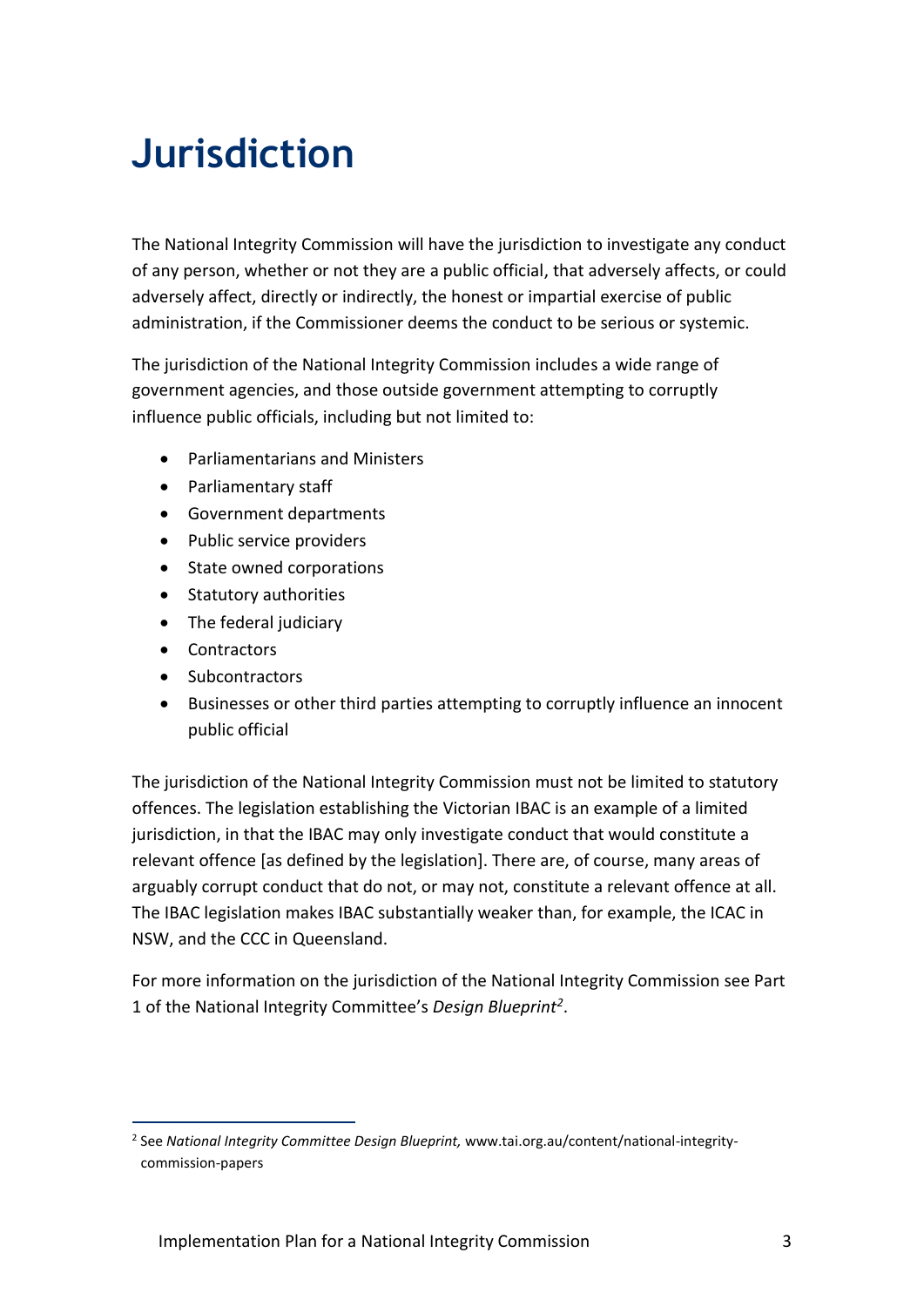# <span id="page-5-0"></span>**Process for beginning investigations**

The National Integrity Commissioner will have the discretion to begin investigations using the Commission's full investigative powers, if the Commissioner deems the alleged conduct to be serious or systemic. The Commissioner will also have the discretion to reject allegations if deemed frivolous or vexatious.

Investigations may begin on the basis of:

- Complaints directly made to the Commission
- Referrals and reports from public sector agencies, including other integrity agencies
- Own motion investigations

The National Integrity Commission will receive many complaints from persons in the public service and the wider community, many of which will be frivolous, trivial or irrelevant. The existing anti-corruption commissions in Australia have all found this to be so, and usually have no difficulty in rapidly weeding these out. A small proportion, however, may lead the Commission to important investigations - such as the anonymous telephone call that led to NSW ICAC investigating the granting of coalmining licences in the Bylong Valley of NSW, and the subsequent prosecutions of Mr. Obeid, Mr Macdonald, Mr Maitland and others.

All Commissioners of anti-corruption bodies in Australia receive anonymous complaints, and find that a small proportion lead to significant results. It would seriously compromise the effectiveness of the National Integrity Commission to prevent it receiving, or acting on anonymous complaints, or, as was proposed in relation to the Queensland CCC, to require complaints to be in writing, or by statutory declaration. Fortunately the Queensland Parliament has subsequently repealed this requirement.

It is also very important that the National Integrity Commission have the power to act on its own motion, as well as upon a referral from any of the existing integrity bodies in the federal area which might discover, or chance upon, an allegation involving potential corruption.

All state anti-corruption commissions have the ability to begin investigations on the basis of direct complaints from the public, referrals and disclosures from public sector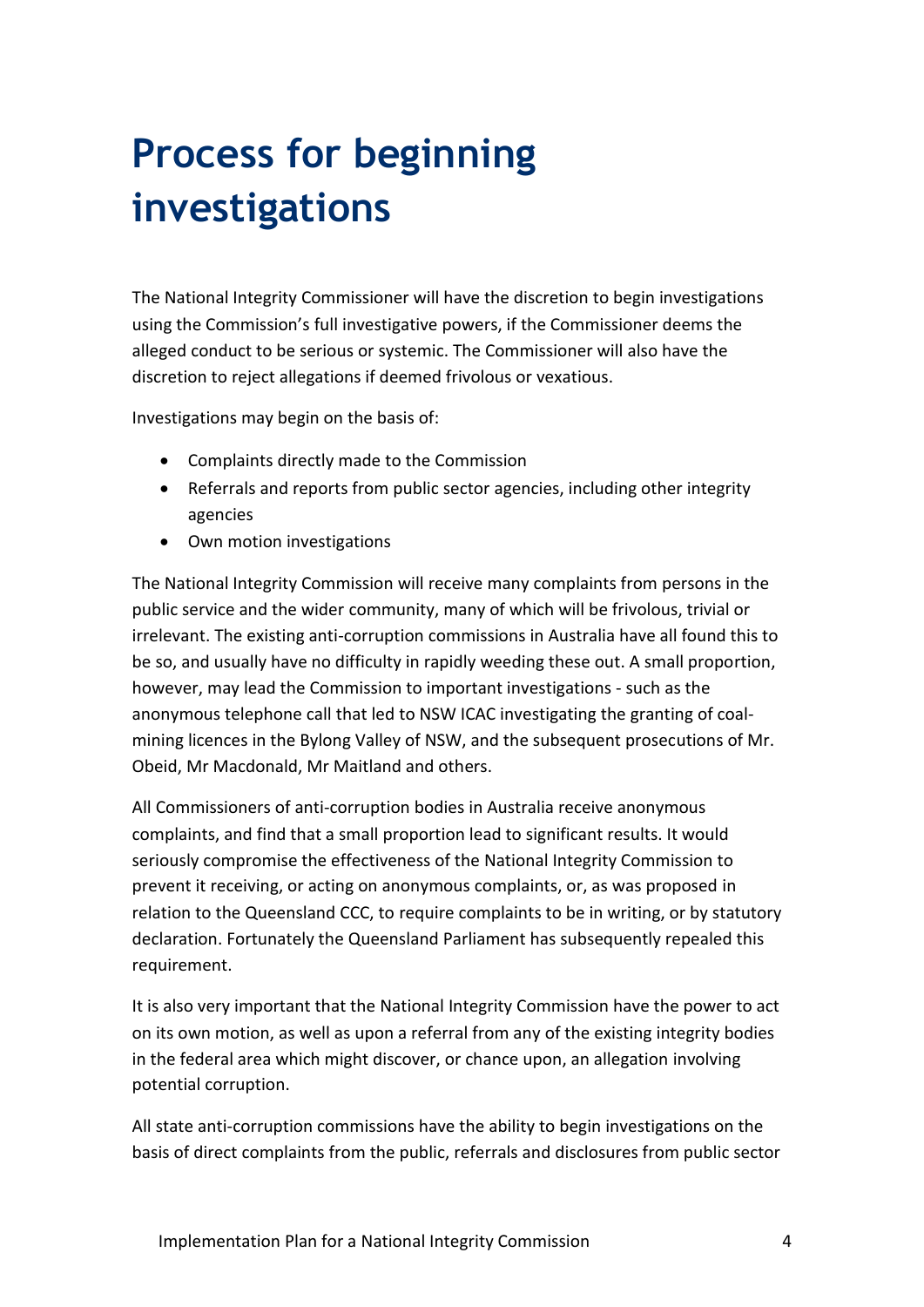agencies and officials, and own motion investigations. In 2016-17 NSW ICAC assessed 2489 matters, with 44% received in the form of complaints and public interest disclosures from public officials, 26% from reports and referrals from public sector agencies, and less than 1% from own motion investigations. The remaining 29% of matters assessed were enquiries or outside the jurisdiction of NSW ICAC. Complaints were received by telephone, email, post and from the NSW ICAC website.

Although own motion investigations are small in number they can be significant in content and importance. In 2010 NSW ICAC commenced an own motion investigation into the property developers Mr Michael McGurk and Mr Ron Medich. The Commissioner made the decision to begin this investigation as a result of media reports and allegations made publicly relating to the potential bribery of state government officials, including that Mr Medich represented that he had made and could make further corrupt payments to public officials in return for favourable planning and development decisions. The investigation aimed to establish whether Mr Medich had obtained, or sought to obtain favourable decisions from the NSW Department of Planning in relation to land development. The report found that government officials had done nothing wrong, and as a result put an end to the allegations and increased trust in government. $3$ 

The National Integrity Commission will not be effective unless it can utilise each of these mechanisms for beginning investigations.

<sup>3</sup> NSW ICAC, 2010, *Investigation into allegations of corruption made by or attributed to Mr Michael McGurk,* Investigation Report, March 2010,

https://www.icac.nsw.gov.au/documents?task=doc\_download&gid=3443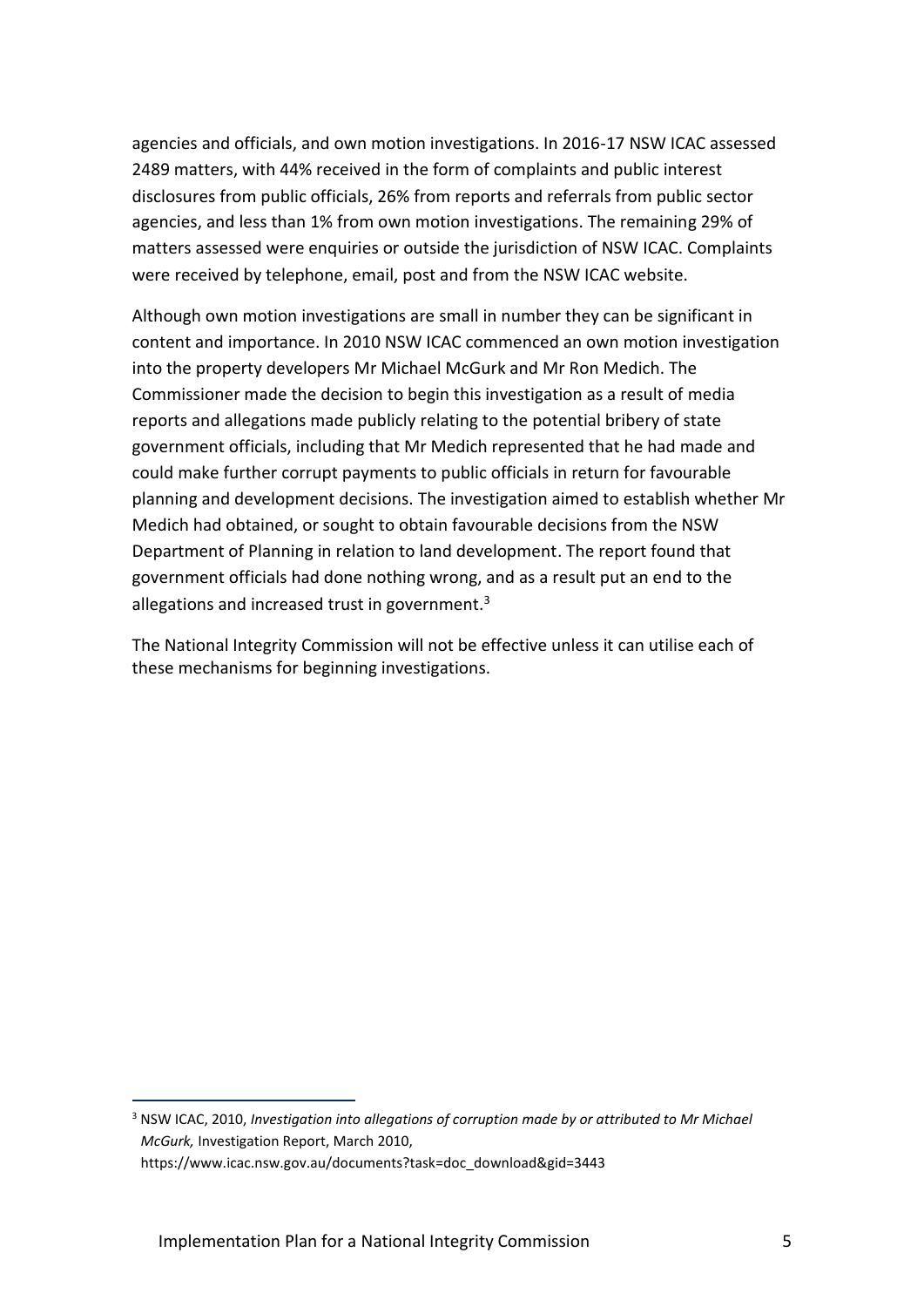### <span id="page-7-0"></span>**Investigative powers**

The National Integrity Commission will have the full investigative powers of a Royal Commission, as is the case in the operation of the NSW ICAC, Queensland CCC and the WA CCC. These powers include:<sup>4</sup>

- Coercive powers to compel the production of documents, other evidence and the examination of witnesses
- The ability to enter and search premises and inspect and copy documents
- The ability to use surveillance devices and phone intercepts
- Own motion powers to begin investigations at the discretion of the commissioner
- The absence of legal professional privilege, except in instances involving privileged communication between an Australian lawyer and a person for the purpose of providing legal advice in relation to the appearance of a person at a hearing before the Commission
- The ability to open hearings to the public
- The power to immunise witnesses on terms
- Protection to witnesses that anything said or disclosed may not be used against them in criminal proceedings

The investigative powers of the National Integrity Commission will be legally enforced, so that penalties apply to those seeking to mislead the Commission, destroy evidence, bribe witnesses, and other offences relating to Commission investigations. Similar enforcement clauses are outlined in Part 3 of the *Royal Commissions Act 1901* (Commonwealth), Part 9 of the *Independent Commission Against Corruption Act 1988* (NSW), and Chapter 5 of the *Crime and Corruption Act 2001* (Queensland). These offences enforce participation of witnesses in investigations, and make it illegal to intentionally mislead the Commission during the course of an investigation.

<sup>4</sup> See *Crime and Corruption Act 2001* (Queensland), *Independent Commission Against Corruption Act 1988* (NSW), and *Corruption, Crime and Misconduct Act 2003* (WA)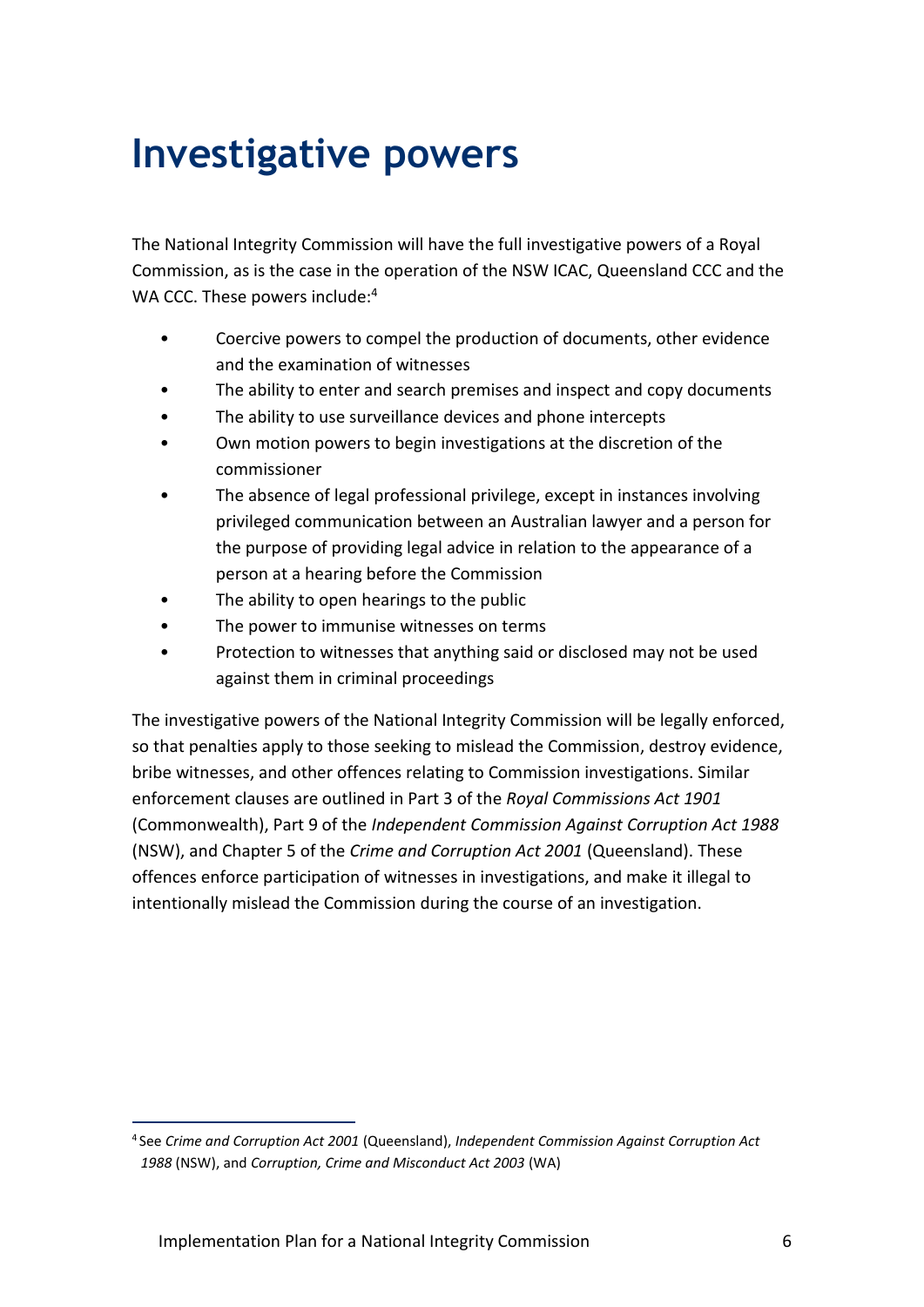# <span id="page-8-0"></span>**Limiting unwarranted risk to reputations**

The National Integrity Commission will operate as a standing Royal Commission with the sole purpose of investigating and exposing corrupt conduct in public administration. It will not be able to prosecute people, and must refer any cases that may require further action to the relevant agency. To limit any unwarranted risk to reputations, the Commission will not be able to make corrupt conduct findings. This will alleviate any issues experienced in NSW and WA where individuals believed findings were made against them unfairly.

In order to ensure the National Integrity Commission uses its broad jurisdiction and strong investigative powers responsibly a number of oversight mechanisms will be put in place:

- A bipartisan Parliamentary Committee
- Bipartisan appointment of Commissioner via the Parliamentary committee
- A Parliamentary Inspector, appointed by the Parliamentary committee
- The availability of judicial review, with a clause in the *National Integrity Commission Act* that encourages the courts to prioritise the processing of these cases to avoid any lengthy delays
- The necessity for private hearings before public hearings, with procedural fairness followed in each case
- The threshold of investigating only "serious or systemic" conduct and the ability for the Commissioner to reject "frivolous or vexatious" complaints

These protections go beyond those that are utilised in Royal Commissions. Royal Commissions do not have Parliamentary Inspectors, and Commissioners are not appointed by bipartisan committee.

These mechanisms have been successful at a state level. In WA, grievances against the WA CCC were heard swiftly by the Inspector and unfair findings overturned. In NSW, grievances against NSW ICAC have been heard by the Inspector, and some have been taken to court. None of the complaints heard in court resulted in decisions being overturned.

A common argument used by those opposed to the work of state anticorruption bodies, especially in New South Wales, is that they unfairly trash reputations.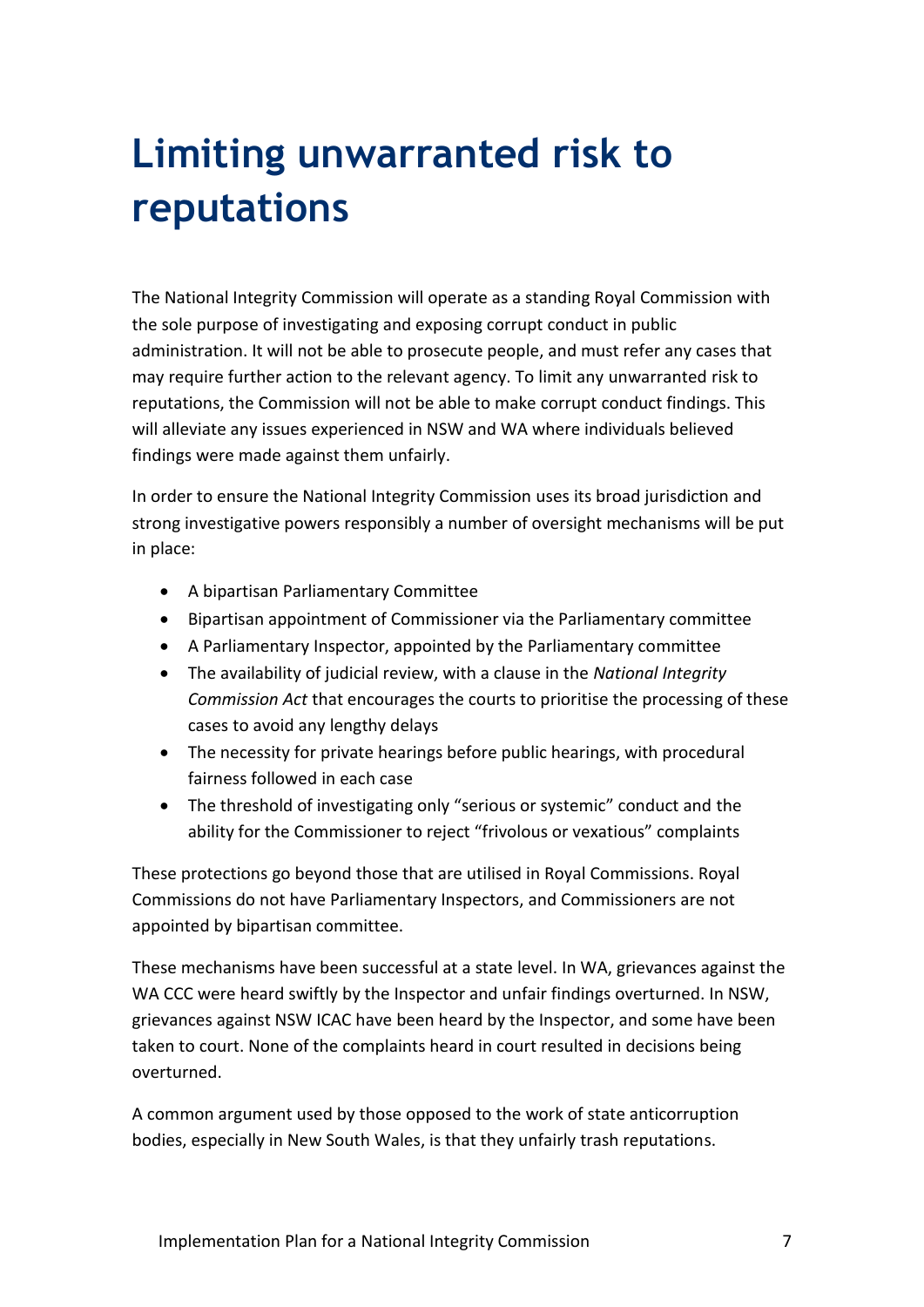Given the large number of thoroughly deserved corruption findings in New South Wales over the last 20 years, it is surprising that the critics of ICAC commonly concern themselves with two cases only - Andrew Kelly/Charif Kazal and Murray Kear. A brief consideration of these two matters reveals that the criticism is largely unjustified. It proceeds essentially from a misunderstanding of the role of ICAC and the appropriateness of the methods for uncovering corruption the parliament has placed in the hands of ICAC.

### <span id="page-9-0"></span>**CASE STUDY: CHARIF KAZAL**

This investigation involved the unhealthy relationship between Mr Kelly, a senior executive of Sydney Harbour Foreshore Authority, and Mr Kazal, a businessman with deep interest in cafe/restaurant premises in the Rocks area in Sydney.

Mr Kelly was found to have acted in conflict with his official duties when dealing with Mr Kazal and members of his family. At the time, Mr Kelly anticipated being involved with the Kazal family in private business overseas. This conflict was never disclosed. Not withstanding, Mr Kelly continued to deal with matters affecting the Kazal tenancies and this constituted corrupt conduct.

Mr Kazal was found to have acted corruptly by holding out the prospect of overseas employment to Mr Kelly and by paying his airfares and accommodation expenses for a trip to the United Arab Emirates in 2007. Mr Kazal did so with the intention that these actions would tend to influence Mr Kelly to exercise his official functions favourably to the business interests of the Kazal family.

ICAC determined that consideration should be given to obtaining the advice of the DPP as to whether Mr Kelly should be prosecuted for misconduct in public office. It did not recommend any disciplinary action against Kelly as he had already resigned in 2008.

Mr Kazal's conduct was found to be corrupt in that it could either directly or indirectly affect Mr Kelly's impartial exercise of his official functions. It could also involve giving an agent a reward in the expectation that favour would be shown to the Kazal interests.

However, with one exception, ICAC did not consider that Mr Kazal's conduct should be referred to the DPP. This was because the witnesses evidence to ICAC could not be used in any subsequent prosecution. Consequently there was insufficient admissible evidence to prove a charge against him. The exception was a referral to the DPP for a perjury charge relating to one piece of evidence given by Mr Kazal. He had told ICAC he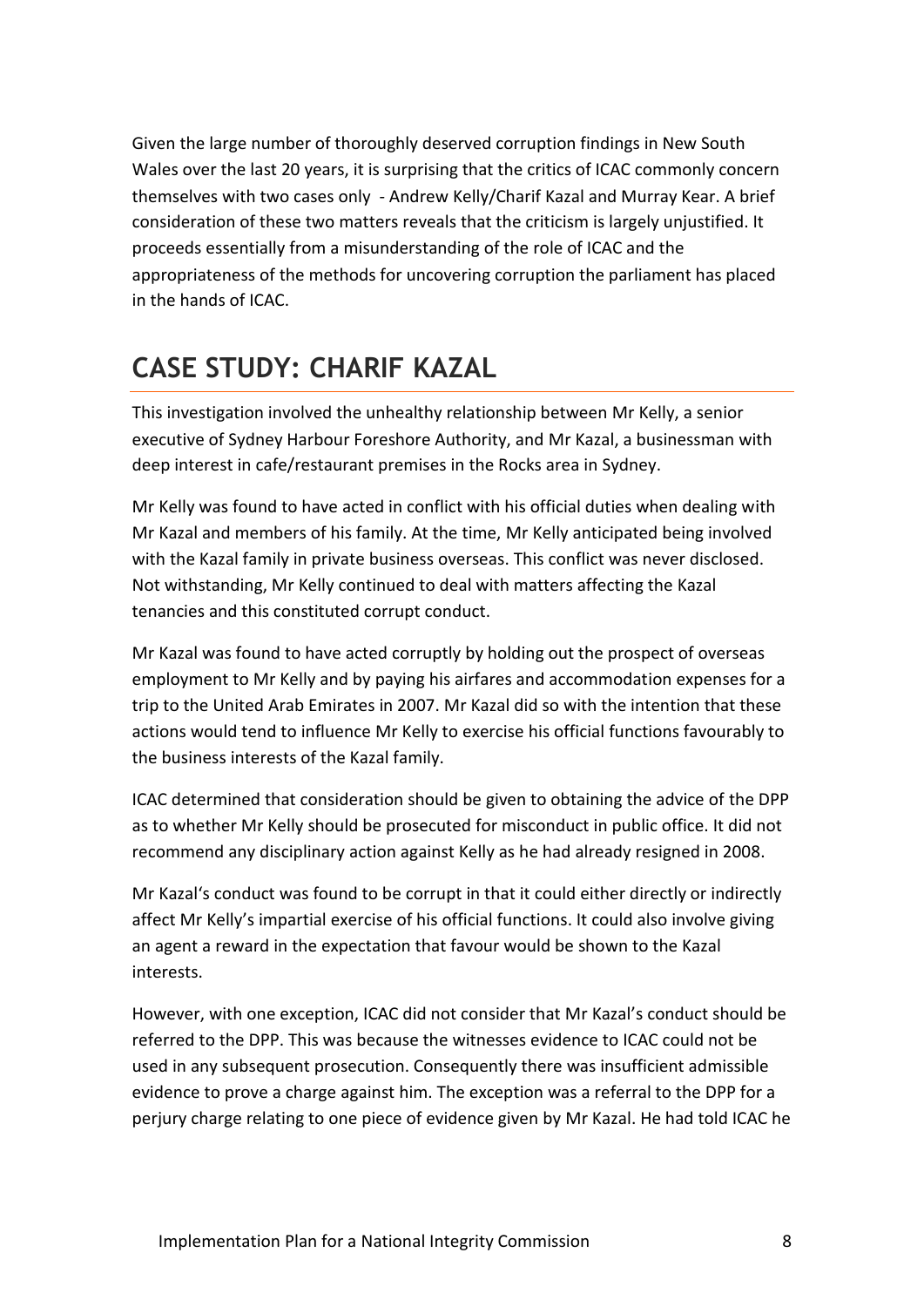never intended to settle Mr Kelly's accommodation account but an email he had written on 23 May 2007 gave the lie to this statement, in ICAC's view .

Mr Kelly appealed the findings to the Supreme Court arguing jurisdictional points and claiming, for various reasons, that the findings were a nullity. Justice Ian Harrison dismissed the challenge in March 2013. He found that ICAC had not made any errors and had not exceeded its jurisdiction.

In 2015 Mr Kazal complained to NSW ICAC Acting Inspector Nicholson concerning the findings made against him. It should be stressed that this was not a legal challenge but a statutory right upon very limited grounds. The Acting Inspector's principal task was to determine whether there have been any misconduct or maladministration by ICAC. He found they had not. This was a clear and unequivocal conclusion.

The inspector also noted that he had no jurisdiction to examine or contest the facts as found by ICAC. Not with standing, he then proceeded to examine throughout a lengthy report the findings made by ICAC and reached a number of conclusions which were curious in the extreme and simply beyond his jurisdiction. He also made five recommendations to Parliament. His conclusions included:

- The evidence against Kazal, had it been admitted, would not necessarily have led to his conviction, that is it may not have been possible or likely to prove the charge against him beyond reasonable doubt. Because he was not prosecuted, he was denied his day in court and his reputation had as a consequence been unfairly damaged.
- Kazal might have been entitled to take his complaint to the United Nations.
- The ICAC Act should be amended in a number of respects and the offence of misconduct in public office should become a statutory offence.
- While he said it was not part of his role to determine whether the decision to hold a public hearing was warranted he then proceeded to do so.
- He recommended that an exoneration protocol should be included in the ICAC act.

The principal criticisms raised by the Acting Inspector display a complete misunderstanding of the ICAC legislation, it's purposes and methods. In particular, the criticisms ignore the fact that ICAC investigations are entirely separate from criminal proceedings.

The following observations are also relevant:

Criminal courts do not operate as a mechanism for a review of ICAC findings.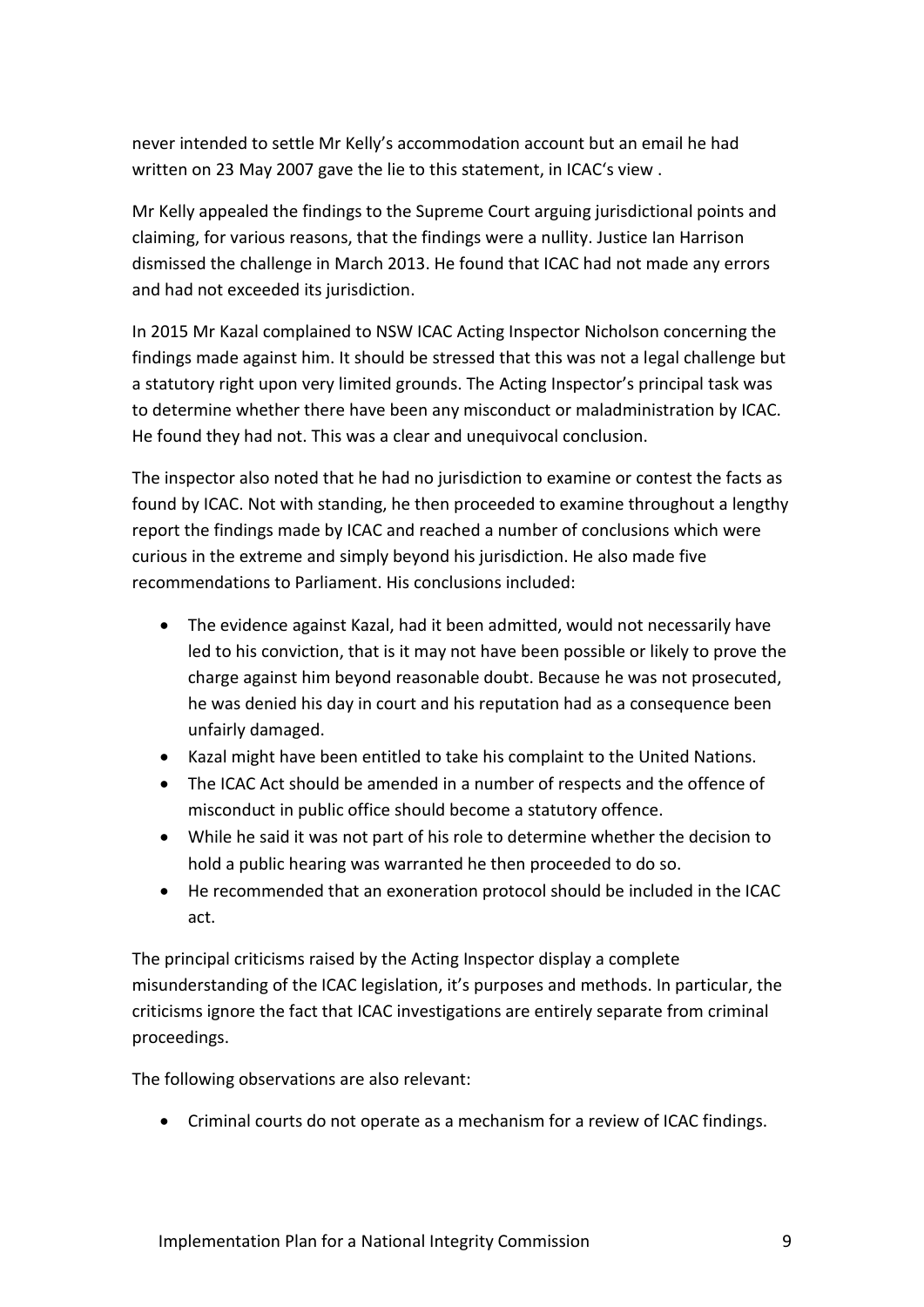- Where a person found to have engaged in corrupt conduct is not prosecuted for a criminal offence, this does not exonerate the person.
- Investigations are inquisitorial not adversarial or criminal in their nature.
- Investigation hearings are not trials nor are they committals.
- The ICAC is in effect a standing Royal Commission and its primary function is investigative. It is prohibited from making a finding of criminal guilt. It determines issues on the balance of probabilities, that is, according to the civil standard.
- An important restriction on the compulsion of witnesses to answer questions is that the evidence obtained cannot be used in subsequent criminal proceedings.
- Witnesses who gave evidence to ICAC may not be compellable, may not be available to give evidence in a criminal trial and may not be willing to do so.
- ICAC investigations are not aimed at producing admissible evidence for some anticipated criminal trial. If this were the case, it would fatally compromise ICAC's capacity to expose corruption.
- A finding of corrupt conduct e.g. a disciplinary offence, may involve no criminal offence at all.

It is important to note that Acting Inspector Nicholson was replaced by the greatly experienced senior counsel Bruce McLintock and that he has acted as full time inspector since 2017.

The government has not embraced any of the Nicholson recommendations and neither they nor his general conclusions on factual matters have been adopted by Inspector McLintock.

### <span id="page-11-0"></span>**CASE STUDY: MURRAY KEAR**

On 14th May 2013, Murray Kear, as Commissioner of SES, dismissed Tara McCarthy from her position as a Deputy Commissioner. She claimed her dismissal was because she had made reports to Mr Kear that another Deputy Commissioner, Steve Pearce, may have engaged in corrupt conduct. Mr Pearce was a good friend and 'mate' of Kear.

ICAC made two findings against Kear:

 Firstly that Ms McCarthy had been dismissed as a reprisal for making complaints against Mr Pearce. This finding could result in criminal proceedings against Kear for breaching section 20 of the Public Interest Disclosure Act.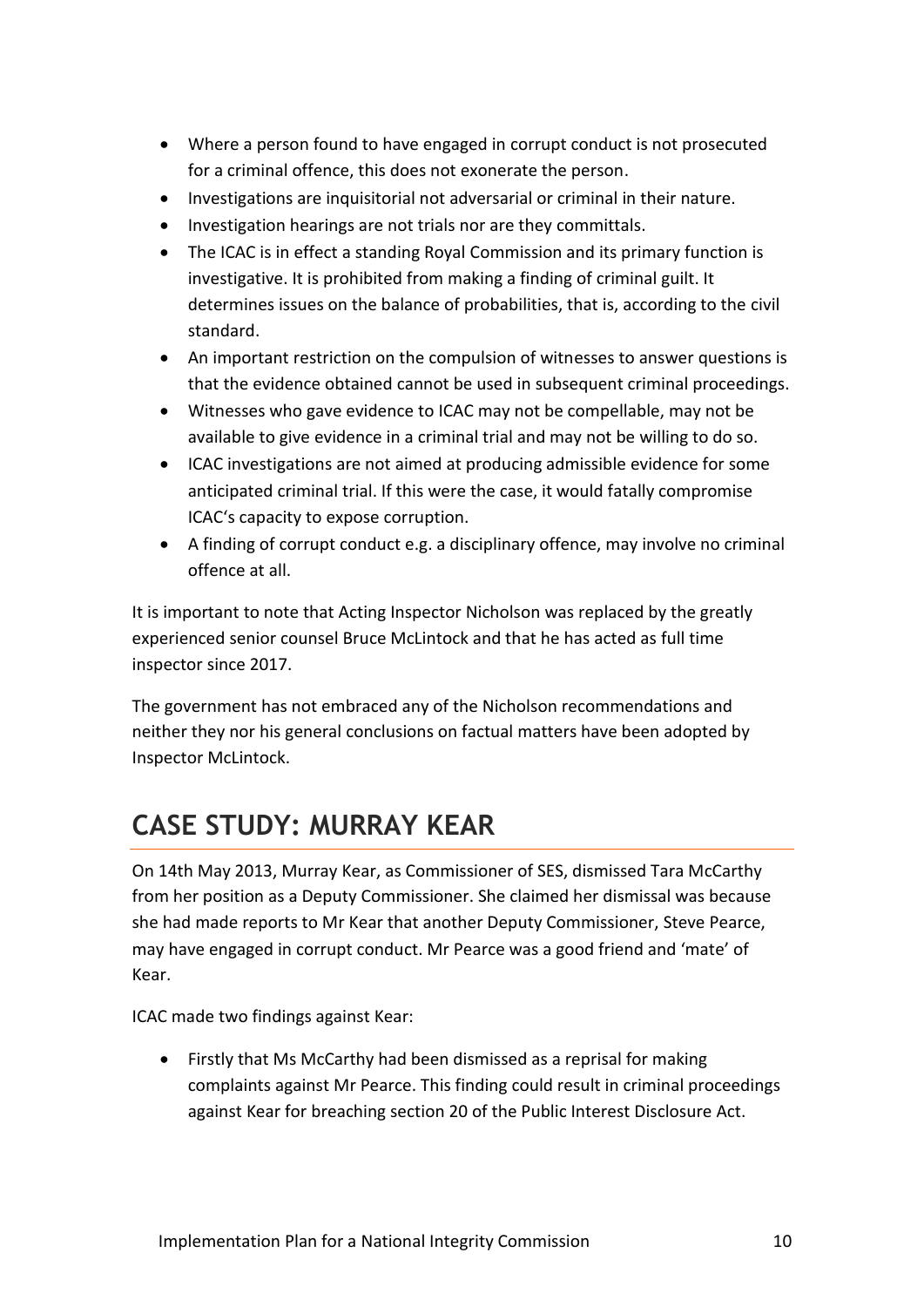• Secondly, ICAC found that Mr Kear had failed to properly investigate reasonably based allegations that Ms McCarthy had raised against Mr Pearce.

These included:

1

(1) Entry into two valuable contracts which had considerably disadvantaged SES.

(2) Inappropriate use of corporate credit card to purchase \$684 worth of personal goods for Pearce's vehicle.

(3) A potential falsification of diary entries by Mr Pearce.

ICAC found that Mr Kear had failed to appropriately manage Mr Pearce in relation to all these matters; that Mr Kear was unduly influenced by his friendship with Mr Pearce and failed to recognise a serious conflict of interest, arising out of his friendship with Mr Pearce.

This second finding provided grounds for disciplinary proceedings for Mr Kear's dismissal. However, Mr Kear resigned so dismissal proceedings were never instituted.

The DPP determined to prosecute Mr Kear for an offence under section 20 of the *Public Interest Disclosure Act* - A person who takes detrimental action against another person that is substantially in reprisal for the other person making a public interest disclosure is guilty of an offence.

A defence is available if the defendant can prove that the dismissal was not substantially in reprisal for the person making the disclosure.

The case was heard in the Local Court and in March 2016 Magistrate Grogin found that there was "no element of revenge payback or reprisal" in Mr Kear's dismissal of Tara McCarthy.<sup>5</sup>

Mr Kear had made out his defence and the charge was dismissed.

Since the dismissal, the Australian newspaper, and Chris Merritt in particular, have railed against ICAC proclaiming that an innocent man had been vilified by ICAC.

This reaction fails to appreciate the role of ICAC and the nature of its jurisdiction. The comments made earlier in relation to the Nicholson report apply equally here. In particular:

<sup>5</sup> Whitbourn, 2016, *Criminal charges dismissed against former SES Commissioner Murray Kear following ICAC probe*, [https://www.smh.com.au/national/nsw/criminal-charges-dismissed-against-former-ses](https://www.smh.com.au/national/nsw/criminal-charges-dismissed-against-former-ses-commissioner-murray-kear-following-icac-probe-20160316-gnkhu8.html)[commissioner-murray-kear-following-icac-probe-20160316-gnkhu8.html](https://www.smh.com.au/national/nsw/criminal-charges-dismissed-against-former-ses-commissioner-murray-kear-following-icac-probe-20160316-gnkhu8.html)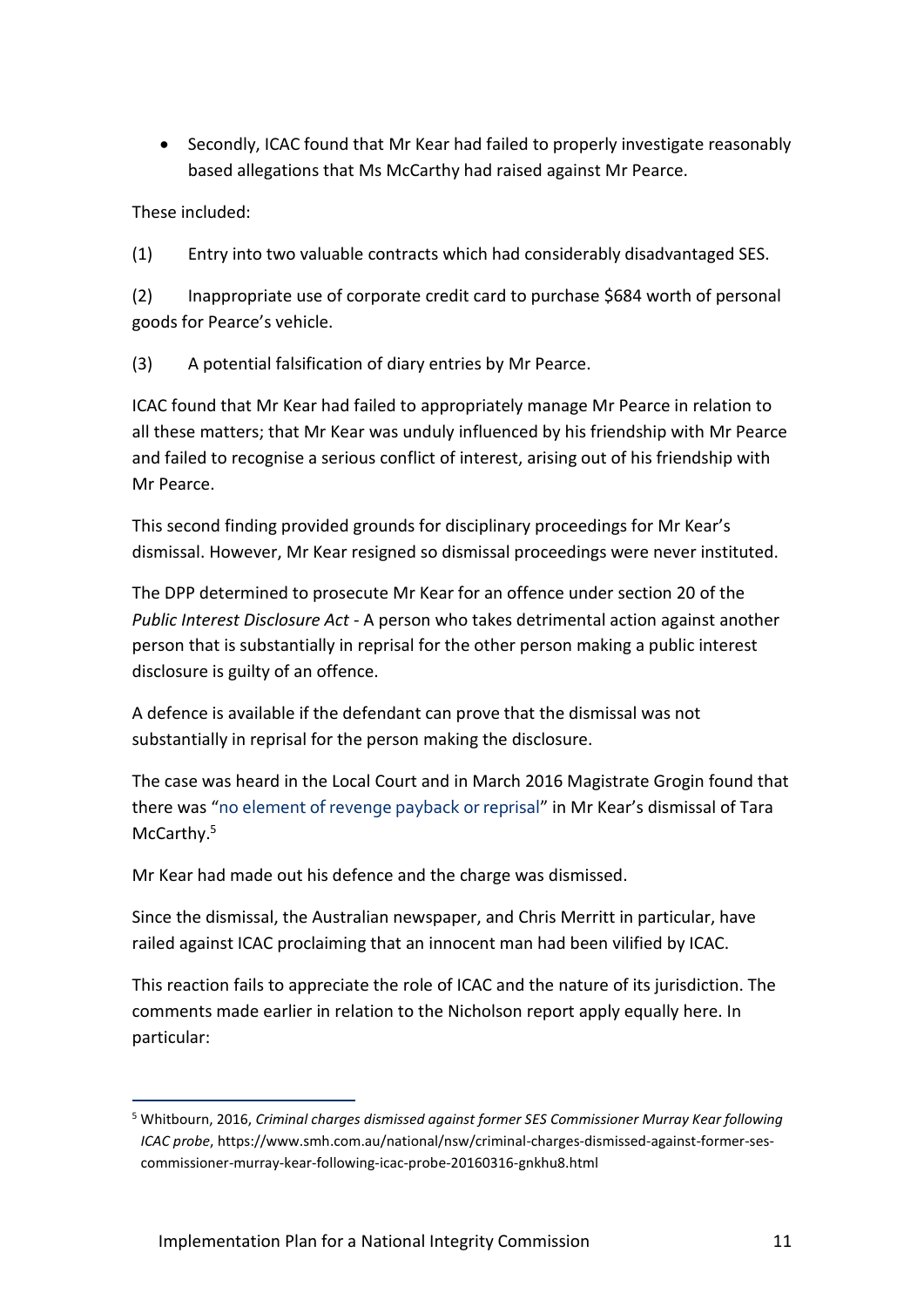- It is a matter for the DPP to determine whether criminal proceedings should be brought following an ICAC investigation.
- It is the role of the DPP to secure a conviction and ICAC plays no part.
- Where a person is found 'not guilty', this does not mean he is innocent or that he has been exonerated. It simply means that the Crown has not been able to prove its case beyond reasonable doubt.
- In the present matter Mr Kear was able to take advantage of a statutory defence to whistle-blower proceedings. This defence has been criticised by academics and lawyers as being too favourable to employers.

In June 2018, Inspector Bruce McClintock provided a report to the NSW Parliament. He expressed very serious doubts about the fact-finding and reasoning of Magistrate Grogin.

"He does not seem to have understood this relatively obvious point….. had he done so, I doubt he would have acquitted Kear".<sup>6</sup>

He emphatically concluded that there was a reasonable basis for the prosecution against Mr Kear.

The final point is this: critics of ICAC have overlooked that there was a second serious finding made against Mr Kear and, had he not resigned, this would have certainly led to his dismissal.

<sup>&</sup>lt;sup>6</sup> McClintock, 2018, *Review of the 2016-17 Annual Reports of the ICAC*, Transcript 1<sup>st</sup> June 2018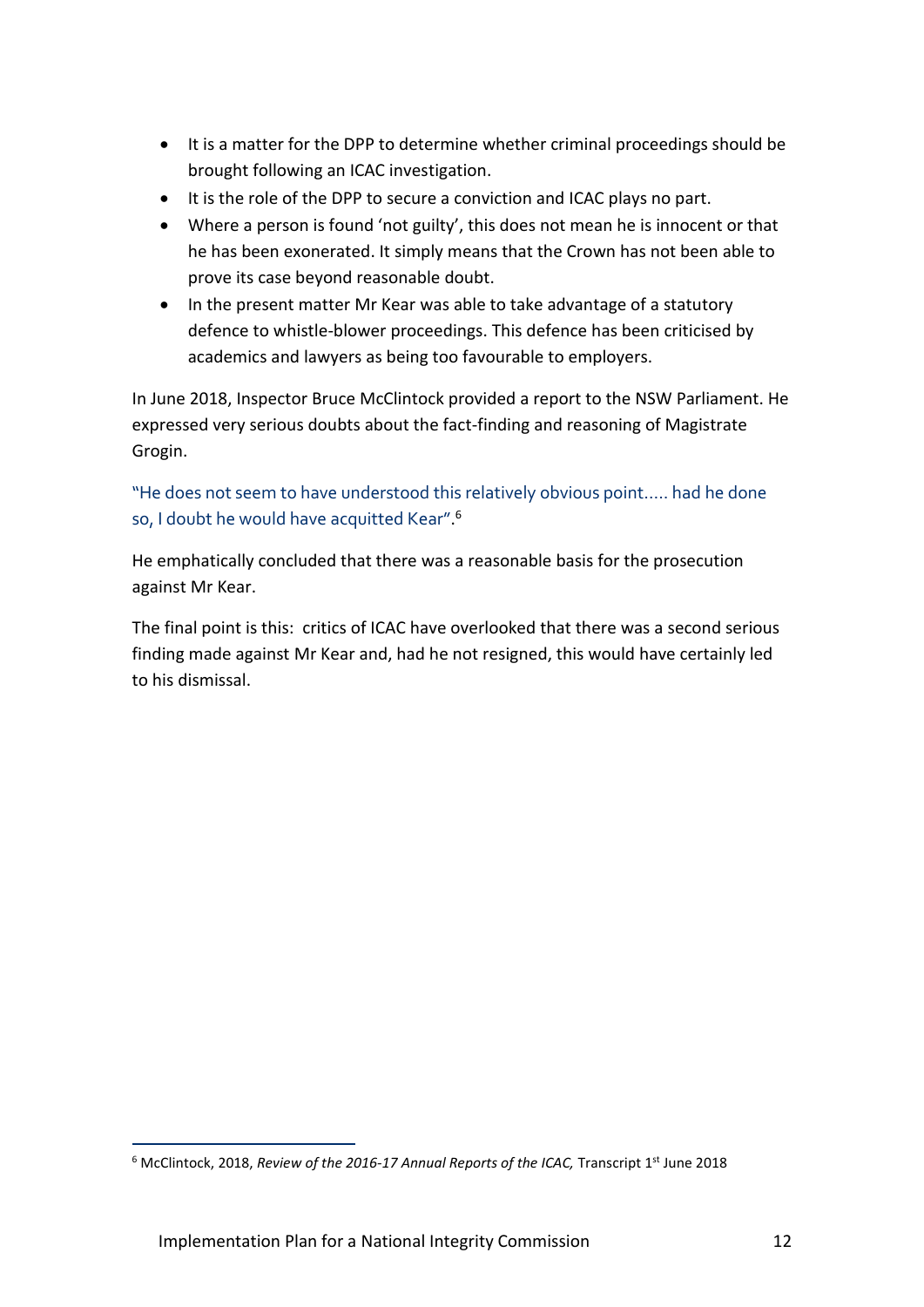# <span id="page-14-0"></span>**Relationship with existing integrity agencies**

There are significant gaps in the jurisdiction and investigative powers of the existing federal agencies responsible for scrutinising the public sector and government. No agency has the power to investigate corrupt conduct as defined by our state based commissions. No agency can investigate misconduct of MPs, ministers or the judiciary. The agencies that have the strongest investigative powers, such as the federal police, can only use them when investigating criminal charges. No agency holds regular public hearings, meaning that corruption and misconduct is not properly exposed to the public.

A National Integrity Commission will be the only federal agency with the sole function of investigating and exposing corrupt conduct in public administration, and with a broad jurisdiction to investigation any person, whether or not a public official, whose conduct adversely affects the impartial exercise of public administration. Existing integrity agencies will be able to refer corrupt conduct cases to the National Integrity Commission, with the exception of Australian Commission for Law Enforcement Integrity (ACLEI), which will be incorporated into the Commission.

ACLEI is the only federal agency with the objective of detecting and investigating corruption. Its jurisdiction only covers law enforcement agencies, the Department of Home Affairs, and prescribed aspects of the Department of Agriculture, and only conduct of staff that relates to law enforcement functions. It does not have the full investigative powers of a Royal Commission including, for example, the power to apply for surveillance warrants. Although it has the power, ACLEI has never held a public inquiry, meaning that allegations are often investigated internally and with no public exposure.<sup>7</sup>

Incorporating the ACLEI into the National Integrity Commission will have a range of benefits:

Avoidance of having two agencies with overlapping jurisdiction

<sup>7</sup> *Law Enforcement Integrity Commissioner Act 2006* (Commonwealth); McKenzie, 2017, *Peter Dutton's home affairs ministry will investigate itself for corruption.* Sydney Morning Herald, 12<sup>th</sup> July 2017, [http://www.smh.com.au/federal-politics/political-news/peter-duttons-home-affairs-ministry-will](http://www.smh.com.au/federal-politics/political-news/peter-duttons-home-affairs-ministry-will-investigate-itself-for-corruption-20170721-gxfwov.html)[investigate-itself-for-corruption-20170721-gxfwov.html](http://www.smh.com.au/federal-politics/political-news/peter-duttons-home-affairs-ministry-will-investigate-itself-for-corruption-20170721-gxfwov.html)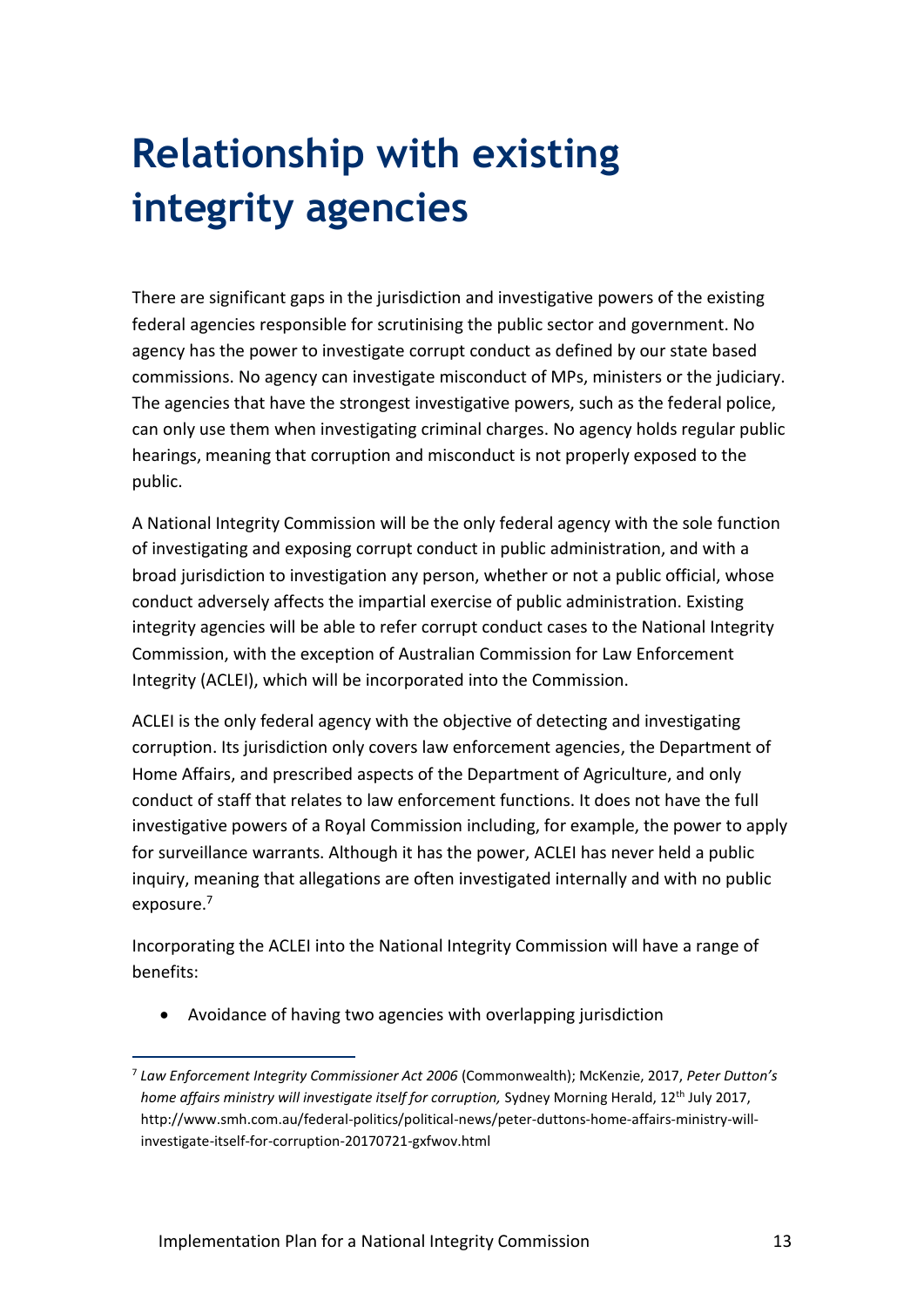- Independence of the National Integrity Commission from the police and defence departments (currently ACLEI operates under the Home Affairs portfolio, shared with police, defence, and other agencies that ACLEI oversees)
- Concentration of expertise the best investigators from ACLEI could be seconded to a National Integrity Commission
- Central coordination and efficiency of public sector corruption investigations operating under one central agency
- Cost saving

Other federal integrity agencies, including the Australian Public Service Commission (APSC), will be able to refer serious or systemic cases of corrupt conduct to the National Integrity Commission.

The primary function of the APSC is to strengthen the professionalism of the public service, uphold high standards of integrity and conduct, and to monitor, review and report on public service capabilities. In relation to corruption and misconduct, the APSC is tasked with inquiring into possible breaches of the Australian Public Service Code of Conduct by staff or agency heads. This Code of Conduct includes requiring staff and agency heads to behave with honesty, integrity, use Commonwealth resources properly, and avoid any conflict of interest. To inquire into whether the Code of Conduct has been breached the APSC can use the same limited powers as an agency head, which means it cannot require people to give evidence or produce documents, cannot enter or search premises and cannot hold hearings. The Code of Conduct only applies to staff of federal agencies employed under the Public Service Act, meaning that arms of federal government are not covered, including external public service providers, contractors, employees of state owned corporations, parliamentarians, parliamentary staff and the judiciary are not under the jurisdiction of the APSC.<sup>8</sup> The National Integrity Commission will strengthen the integrity of the public service.

This system of referral is currently working well at a state level. Table 1 shows that the majority of existing Commonwealth integrity institutions have state counterparts that work alongside state corruption commissions. State corruption commissions have a broad jurisdiction to investigate and expose corruption. They cooperate with existing integrity agencies through referrals when needed, but largely fulfil different functions, for example the audit office exists to audit administrative and financial processes. Operating in a similar way, existing integrity agencies at a federal level will refer potential corrupt conduct cases to the National Integrity Commission.

<sup>8</sup> *Public Service Act 1999* (Commonwealth)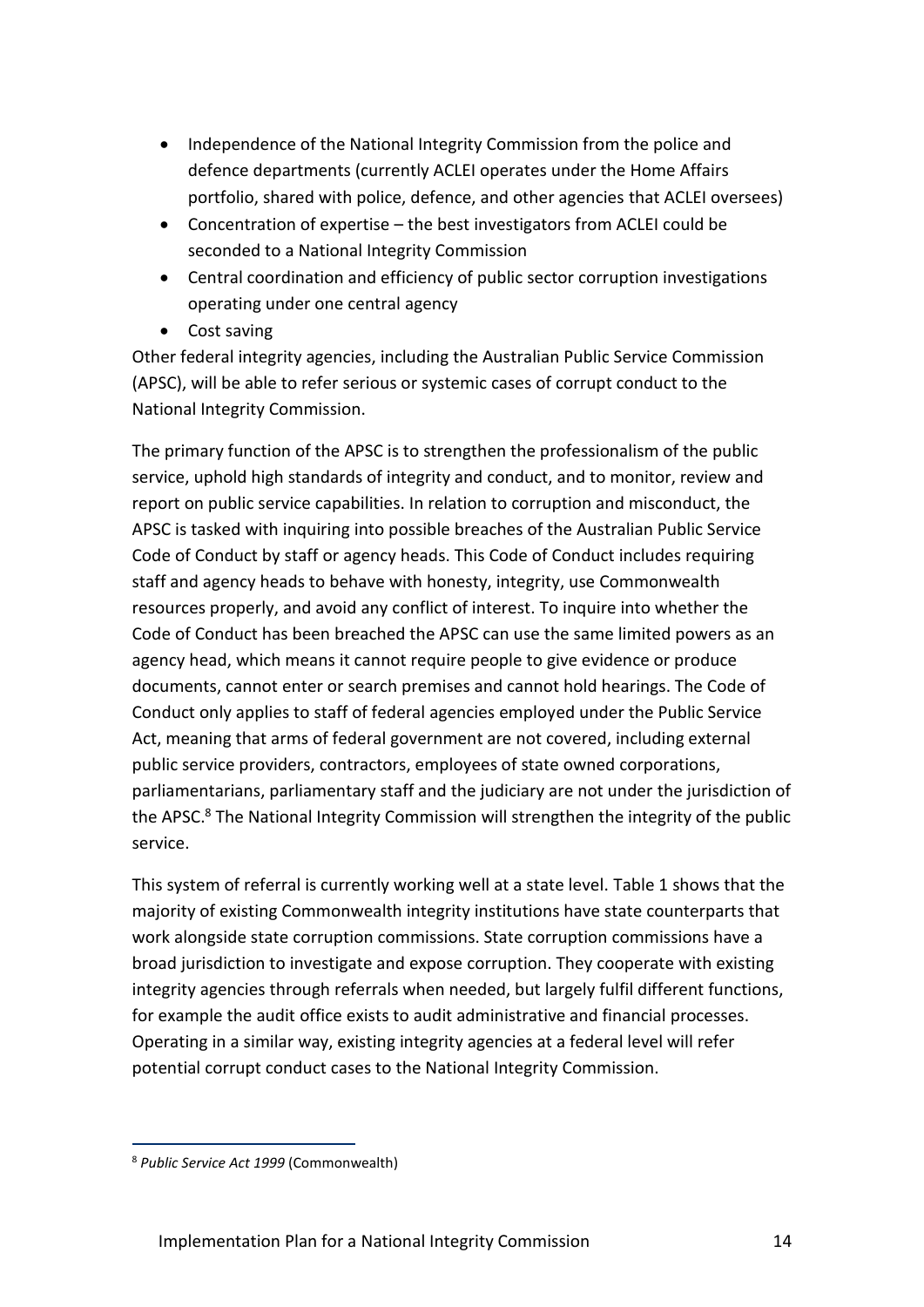#### **Table 1: comparison of state and federal integrity systems**

| <b>Federal</b>              | <b>WA</b>        | <b>Victoria</b>          | <b>NSW</b>               | Queensland               | <b>Integrity role</b> |
|-----------------------------|------------------|--------------------------|--------------------------|--------------------------|-----------------------|
| <b>AFP</b>                  | <b>WA Police</b> | Vic Police               | <b>NSW Police</b>        | Qld Police               | Policing services     |
| <b>ASIC</b>                 |                  |                          |                          |                          | Regulation of         |
|                             |                  |                          |                          |                          | corporations,         |
|                             |                  |                          |                          |                          | markets, finance,     |
|                             |                  |                          |                          |                          | credit                |
| Ombudsman                   | Ombudsman        | Ombudsman                | Ombudsman                | Ombudsman                | Administrative        |
|                             |                  |                          |                          |                          | complaints            |
| <b>ACLEI</b>                | <b>CCC</b>       | <b>IBAC</b>              | <b>ICAC</b>              | <b>CCC</b>               | Integrity of law      |
|                             |                  |                          |                          |                          | enforcement agencies  |
| <b>Inspector General of</b> |                  |                          |                          |                          | Complaints about      |
| Security and                |                  |                          |                          |                          | intelligence agencies |
| Intelligence                |                  |                          |                          |                          |                       |
| <b>Inspector General of</b> |                  |                          |                          |                          | Complaints about      |
| <b>Taxation</b>             |                  |                          |                          |                          | <b>ATO</b>            |
| Parliamentary               | Parliamentary    | Parliamentary            | Parliamentary            | Parliamentary            | Public inquiries into |
| committees,                 | committees,      | committees,              | committees,              | committees,              | policy, privileges    |
| including privileges        | including        | including privileges     | including privileges     | including privileges     | committees examine    |
| committee                   | privileges       | committee                | committee                | committee                | breaches of           |
|                             | committee        |                          |                          |                          | Parliamentary         |
|                             |                  |                          |                          |                          | privilege             |
| <b>Royal Commissions</b>    | Royal            | <b>Royal Commissions</b> | <b>Royal Commissions</b> | <b>Royal Commissions</b> | Investigation and     |
|                             | Commissions      |                          |                          |                          | exposure of matters   |
|                             |                  |                          |                          |                          | of prescribed matters |
|                             |                  |                          |                          |                          | of public interest    |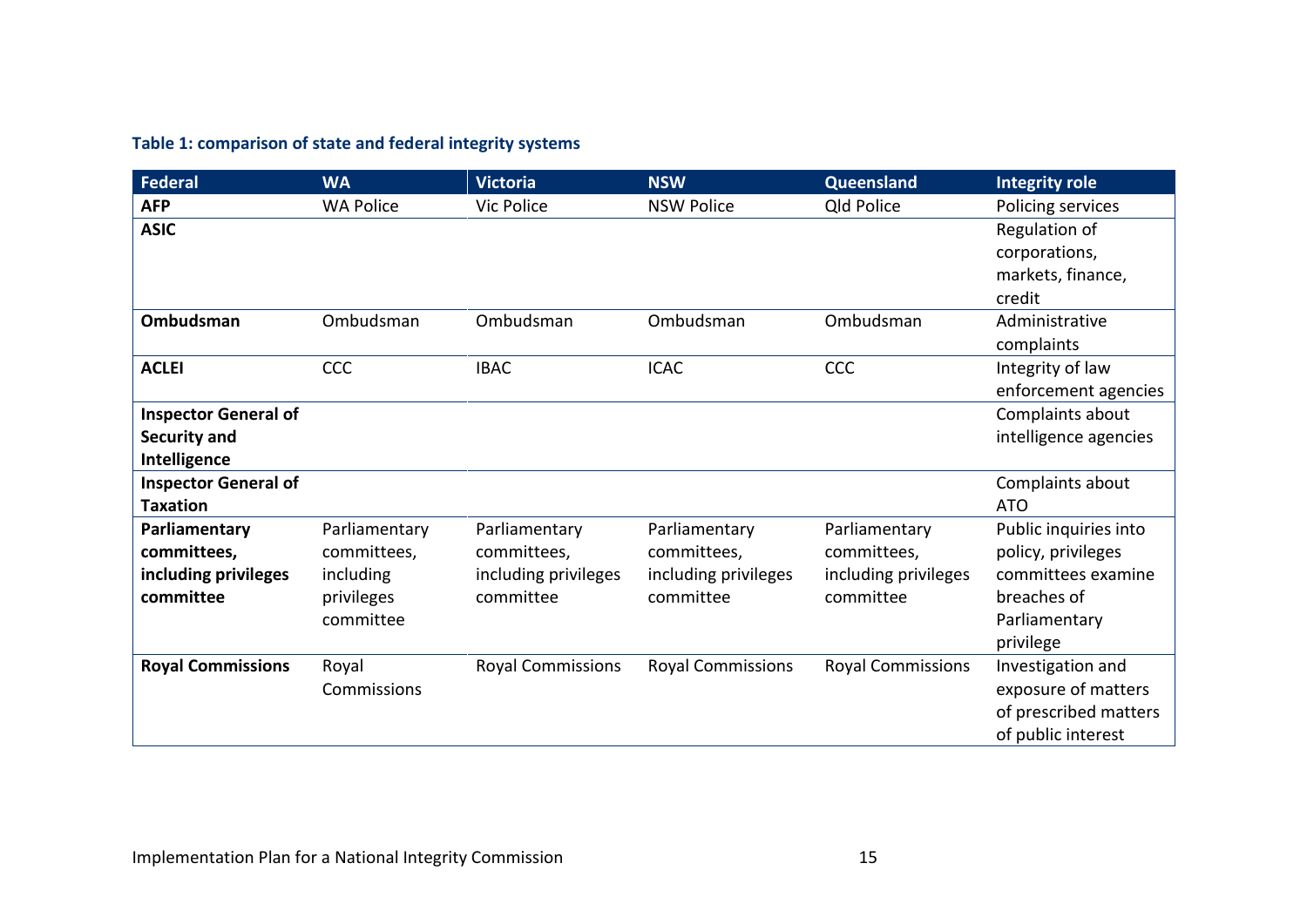| <b>Public service</b><br>commission                                                  | <b>Public service</b><br>commission    | Public service<br>commission                                    | Public service<br>commission | Public service<br>commission | Codes of conduct                                                           |
|--------------------------------------------------------------------------------------|----------------------------------------|-----------------------------------------------------------------|------------------------------|------------------------------|----------------------------------------------------------------------------|
| <b>IPEA</b>                                                                          | Salaries and<br>Allowances<br>Tribunal | Renumeration<br>tribunal,<br>Parliamentary<br>integrity adviser |                              |                              | Advice and<br>investigations<br>regarding<br>parliamentary<br>entitlements |
| <b>Audit office</b>                                                                  | Audit office                           | Audit office                                                    | Audit office                 | Audit office                 | Audit of financial and<br>administrative<br>matters                        |
| <b>Electoral commission</b>                                                          | Electoral<br>commission                | Electoral<br>commission                                         | Electoral<br>commission      | Electoral<br>commission      | Operation of<br>elections, including<br>regulation of<br>donations etc     |
| <b>Prime Minister and</b><br><b>Cabinet</b>                                          | Premier and<br>Cabinet                 | Premier and<br>Cabinet                                          | <b>Premier and Cabinet</b>   | Premier and<br>Cabinet       | Ministerial codes of<br>conduct, lobbyist<br>register                      |
| Parliamentary<br><b>Services</b><br><b>Commissioner</b>                              | Dept of Parl.<br><b>Services</b>       | Dept of Parl. Services                                          | Dept of Parl. Services       | Dept of Parl. Services       | Advise on<br>management<br>practices and policies                          |
| <b>ACIC</b>                                                                          | CCC                                    |                                                                 | <b>Crime Commission</b>      | CCC                          | Investigation of<br>organised crime                                        |
|                                                                                      |                                        | <b>Judicial Commission</b>                                      | <b>Judicial Commission</b>   |                              | Complaints about<br>judicial officers                                      |
| <b>National Integrity</b><br><b>Commission</b><br><sup>11</sup> *Australia Institute | CCC                                    | <b>IBAC</b>                                                     | <b>ICAC</b>                  | CCC                          | Investigate and<br>expose corruption in<br>public administration           |

**Broad fail rates**